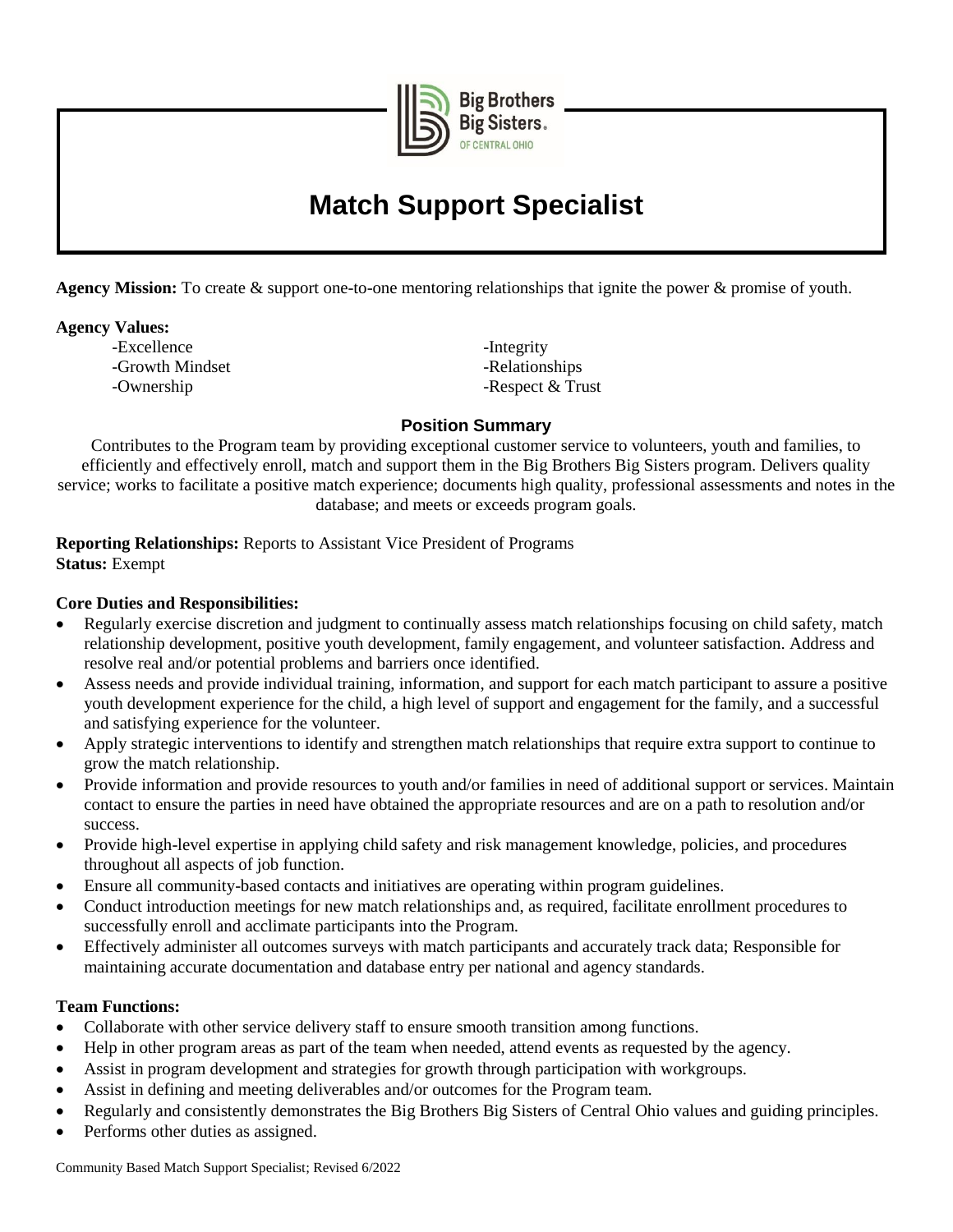## **Required Qualifications and Requirements:**

- Bachelor's degree (OR an Associate's Degree and a minimum 4 years relevant experience OR no degree, but a minimum of 8 years relevant experience OR within six months of Bachelor's degree completion).
- Must have viable transportation, and valid drivers' license to meet job responsibilities

#### **Skills and Experience:**

- Treat all employees and stakeholders with respect and appreciate differences regardless of their culture, religion, age, race, sexual orientation, or disability.
- You agree to provide high-quality programs by delivering outstanding results.
- You are honest and transparent and are not afraid to admit when you have made a mistake.
- Demonstrates a "Can Do" attitude and views setbacks as opportunities to grow.
- Must be willing to work 40 hours each workweek and be available at peak work periods for additional work hours.
- Foster continuous communication.
- Must be willing to work evenings and weekends as required.
- Must be flexible to accommodate job responsibilities.
- Must be willing to work with diverse populations, and youth in diverse areas.
- Must have a working knowledge of Microsoft Office and related software.
- Must have a working knowledge of Microsoft Office
- Must be willing to participate in professional development activities (25 hours required annually)

## **Position Performance Measures:**

- Maintain timely and accurate paperwork and database entry according to National and Agency standards.
- Files must meet or exceed 90% compliance.
- Provide match support from the initial introduction through closure. Achieve a minimum of 90% support call completion rate.
- Coordinate and conduct surveys and evaluations with assigned program participants. Achieve a 90% completion rate.
- Establish, monitor, and meet goals for match length and customer satisfaction.

#### **Position Knowledge/Abilities/Skills:**

- **Self-Awareness**. The ability to recognize accurately one's own emotions, thoughts and values and how they influence behavior. The ability to assess accurately one's strengths and limitations, with a well-grounded sense of confidence, optimism and a growth mindset. This includes performance in the areas of identifying emotions, accurate self-perception, recognizing strengths, self-confidence, and self-efficacy.
- **Self-Management.** The ability to regulate successfully one's emotions, thoughts and behaviors in different situations effectively managing stress, controlling impulses and motivating oneself. The ability to set and work toward organization and personal goals. This includes performance in the areas of impulse control, stress management, resilience, perseverance, failure management, self-discipline, self-motivation, self-development, continuous learning, seeking and accepting feedback, productivity, and organization skills.
- **Social Awareness**. The ability to take the perspective of and empathize with others, including those from diverse backgrounds and cultures. The ability to understand social and ethical norms for behavior and to recognize family, school and community resources and supports. This includes performance in the areas of quality customer service, perspectivetaking, empathy, appreciating diversity and inclusion, applying equity and maintaining respect for others.
- **Relationship Skills.** The ability to establish and maintain healthy and rewarding relationships with diverse individuals and groups. The ability to communicate clearly, listen well, cooperate with others, resist inappropriate social pressure, negotiate conflict constructively, and seek and offer help when needed. This includes performance in the areas of individual and group communications, social engagement, culture alignment, appropriate navigation through the organization, conflict management , trust and credibility, recognition of others, collaboration and team building.
- **Responsible Decision-Making.** The ability to make constructive choices about personal behavior and social interactions based on ethical standards, safety concerns and social norms. The realistic evaluation of consequences of various actions and a consideration of the well-being of oneself and others. This includes performance in the areas of anticipating